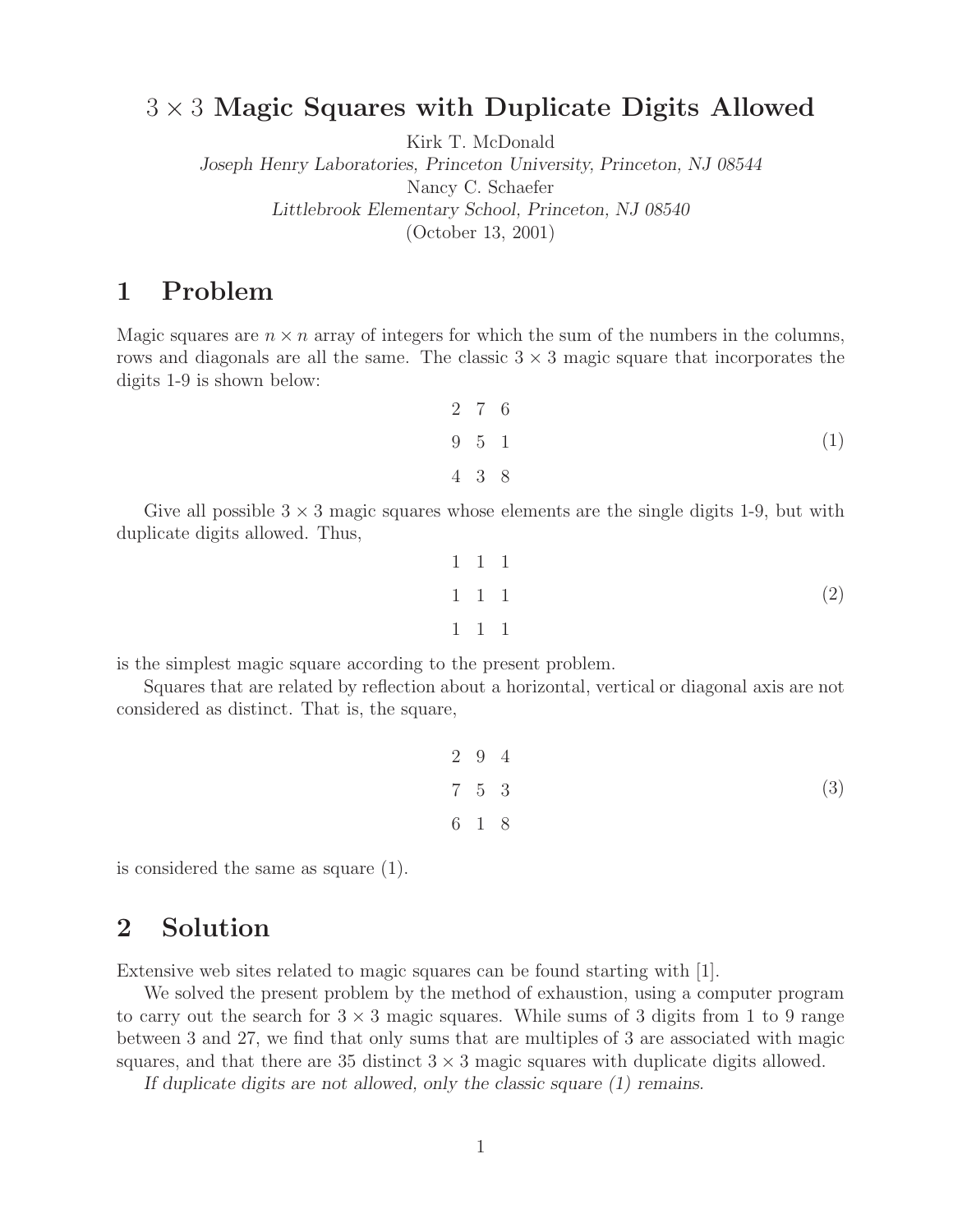#### **2.1 Sum = 3**

There is only 1 magic square for this case:

| $1 \; 1 \; 1$   |     |
|-----------------|-----|
| $1\quad1\quad1$ | (4) |
| $1\quad1\quad1$ |     |

#### **2.2 Sum = 6**

There are 2 distinct magic square for this case (with a total of 5 if reflected squares are counted as different):

|  | 1 3 2 2 2 2 |  |  |     |
|--|-------------|--|--|-----|
|  | 3 2 1 2 2 2 |  |  | (5) |
|  | 2 1 3 2 2 2 |  |  |     |

#### **2.3 Sum = 9**

There are 4 distinct magic square for this case (with a total of 13 if reflected squares are counted as different):

|  |  | $1\quad 5\quad 3 \qquad 2\quad 3\quad 4 \qquad 2\quad 4\quad 3 \qquad 3\quad 3\quad 3$ |  |  |  |     |
|--|--|----------------------------------------------------------------------------------------|--|--|--|-----|
|  |  | 5 3 1 5 3 1 4 3 2 3 3 3                                                                |  |  |  | (6) |
|  |  | 3 1 5 2 3 4 3 2 4 3 3 3                                                                |  |  |  |     |

#### **2.4 Sum = 12**

There are 6 distinct magic square for this case (with a total of 25 if reflected squares are counted as different):

|  |  |  |  |  |  |  | $1 \t7 \t4 \t2 \t5 \t5 \t2 \t6 \t4 \t3 \t4 \t5 \t3 \t5 \t4 \t4 \t4 \t4$                                         |  |  |
|--|--|--|--|--|--|--|-----------------------------------------------------------------------------------------------------------------|--|--|
|  |  |  |  |  |  |  | $7\quad 4\quad 1$ $7\quad 4\quad 1$ $6\quad 4\quad 2$ $6\quad 4\quad 2$ $5\quad 4\quad 3$ $4\quad 4\quad 4$ (7) |  |  |
|  |  |  |  |  |  |  | 4 1 7 3 3 6 4 2 6 3 4 5 4 3 5 4 4 4                                                                             |  |  |

#### **2.5 Sum = 15**

There are 9 distinct magic square for this case (with a total of 41 if reflected squares are counted as different). The second of these is the classic  $3 \times 3$  magic square.

|  | $1\ 9\ 5 \qquad \quad 2\ 7\ 6 \qquad \quad 2\ 8\ 5 \qquad \quad 3\ 5\ 7 \qquad \quad 3\ 6\ 6 \qquad \quad 3\ 7\ 5$                         |  |  |  |  |  |  |  |  |  |
|--|--------------------------------------------------------------------------------------------------------------------------------------------|--|--|--|--|--|--|--|--|--|
|  | $9\ \ 5\ \ 1 \qquad \quad 9\ \ 5\ \ 1 \qquad \quad 8\ \ 5\ \ 2 \qquad \quad 9\ \ 5\ \ 1 \qquad \quad 8\ \ 5\ \ 2 \qquad \quad 7\ \ 5\ \ 3$ |  |  |  |  |  |  |  |  |  |
|  | $5\ 1\ 9$ $4\ 3\ 8$ $5\ 2\ 8$ $3\ 5\ 7$ $4\ 4\ 7$ $5\ 3\ 7$                                                                                |  |  |  |  |  |  |  |  |  |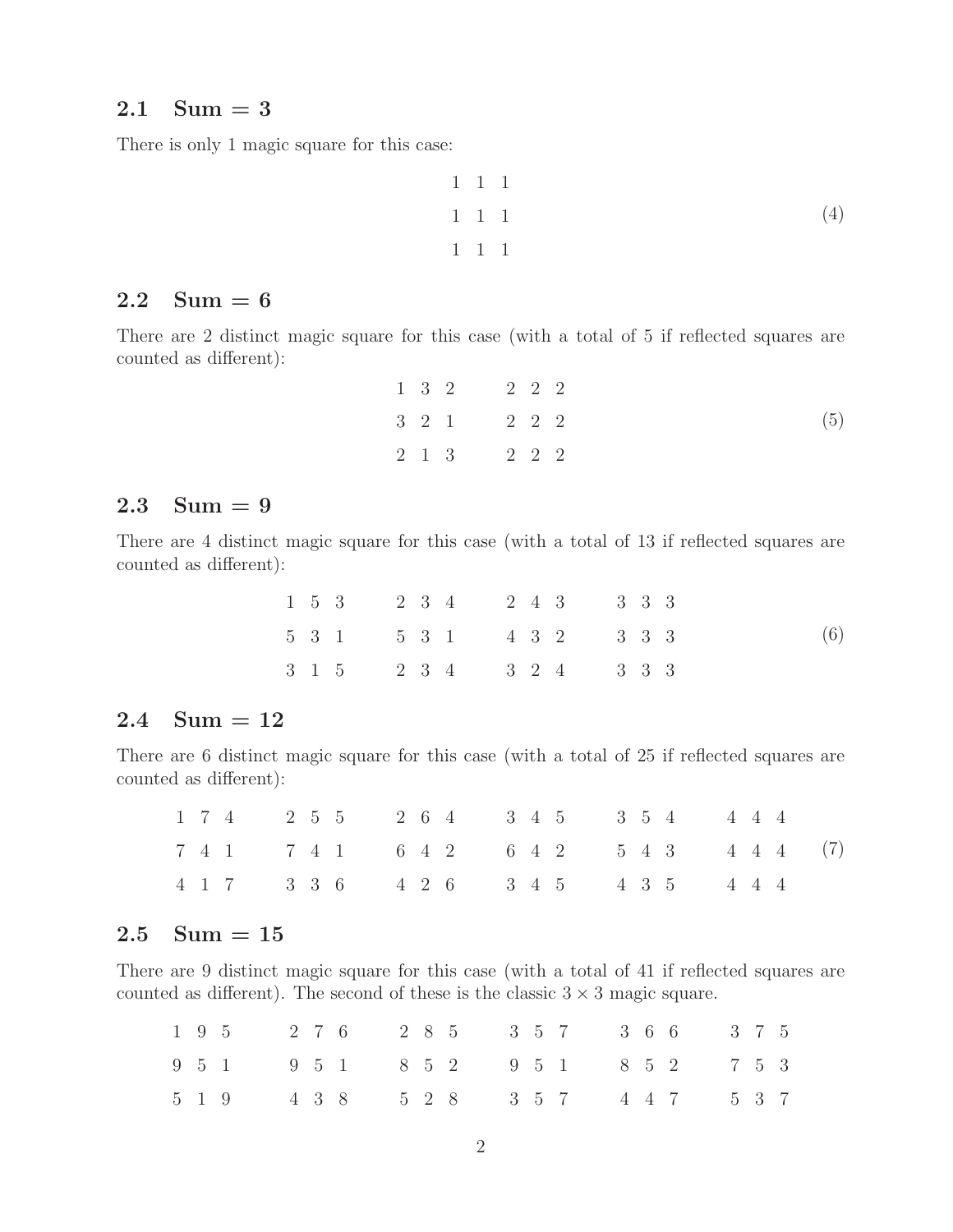|  |  |  | 4 5 6 4 6 5 5 5 5 |  |  |
|--|--|--|-------------------|--|--|
|  |  |  | 7 5 3 6 5 4 5 5 5 |  |  |
|  |  |  | 4 5 6 5 4 6 5 5 5 |  |  |

### **2.6 Sum = 18**

There are 6 distinct magic square for this case (with a total of 25 if reflected squares are counted as different):

|  | 3 9 6 4 7 7 4 8 6 5 6 7 5 7 6 6 6 6       |  |  |  |  |  |  |  |  |
|--|-------------------------------------------|--|--|--|--|--|--|--|--|
|  | 9 6 3 9 6 3 8 6 4 8 6 4 7 6 5 6 6 6 6 (9) |  |  |  |  |  |  |  |  |
|  | 6 3 9 5 5 8 6 4 8 5 6 7 6 5 7 6 6 6       |  |  |  |  |  |  |  |  |

#### **2.7 Sum = 21**

There are 4 distinct magic square for this case (with a total of 13 if reflected squares are counted as different):

|  | 5 9 7 6 7 8 6 8 7 7 7 7 |  |  |  |  |  |      |
|--|-------------------------|--|--|--|--|--|------|
|  | 9 7 5 9 7 5 8 7 6 7 7 7 |  |  |  |  |  | (10) |
|  | 7 5 9 6 7 8 7 6 8 7 7 7 |  |  |  |  |  |      |

#### **2.8 Sum = 24**

There are 2 distinct magic square for this case (with a total of 5 if reflected squares are counted as different):

|  | 7 9 8 8 8 8 |  |      |
|--|-------------|--|------|
|  | 9 8 7 8 8 8 |  | (11) |
|  | 8 7 9 8 8 8 |  |      |

## **2.9 Sum = 27**

There is only 1 magic square for this case:

 (12)